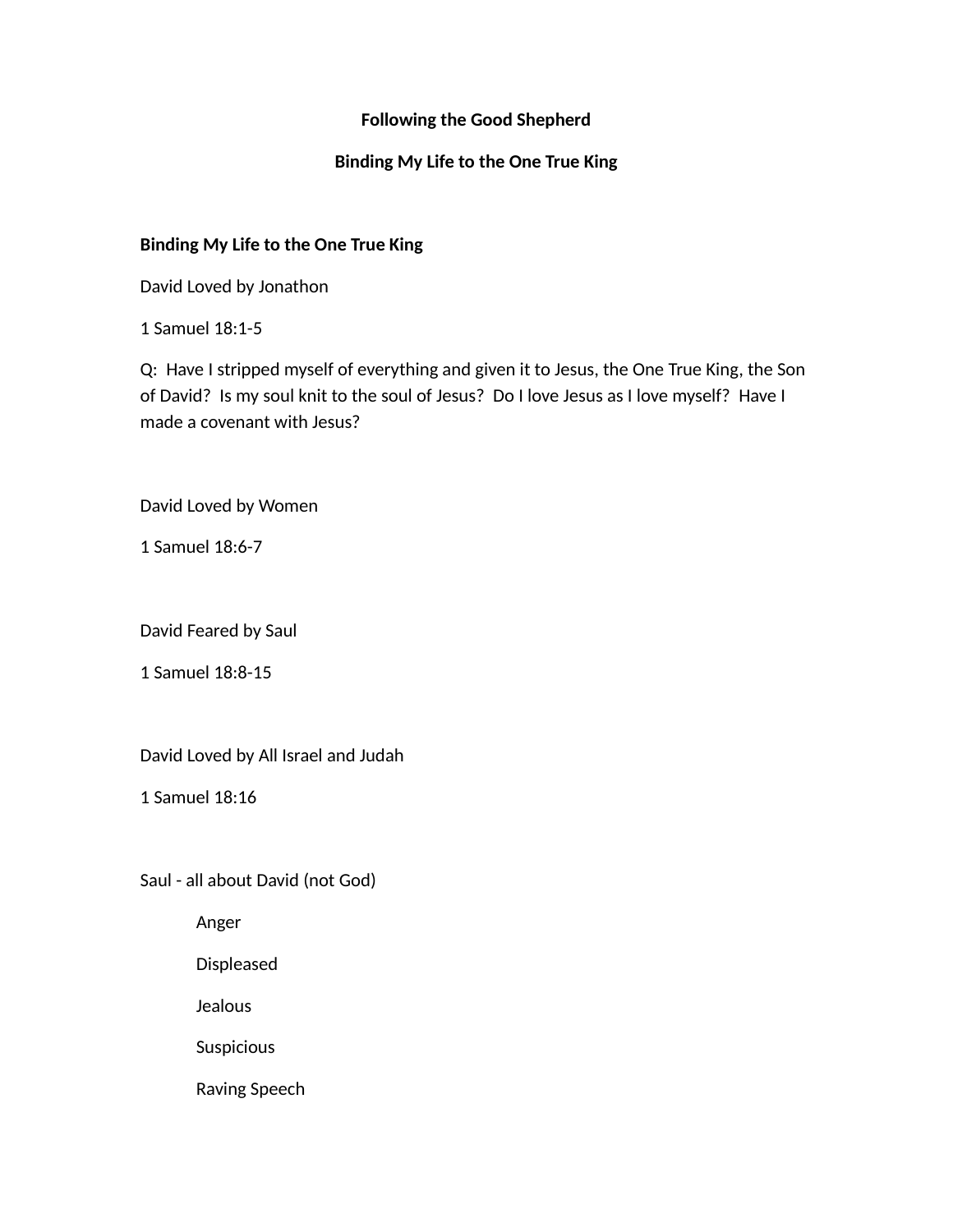Violent Action

Fear

Avoids

Fearful Awe

Inconsistent

Plotting

Deceitful

Manipulative

Even More Afriad

David - all about God (not Saul)

The LORD was with David

Success

David Loved by Michal

1 Samuel 18:20-21

David Loved by the LORD

1 Samuel 18:28-30

# **Taking the Life of the One True King**

But Jonathon... (see 19:1-7)

But Michal... (see 19:8-17)